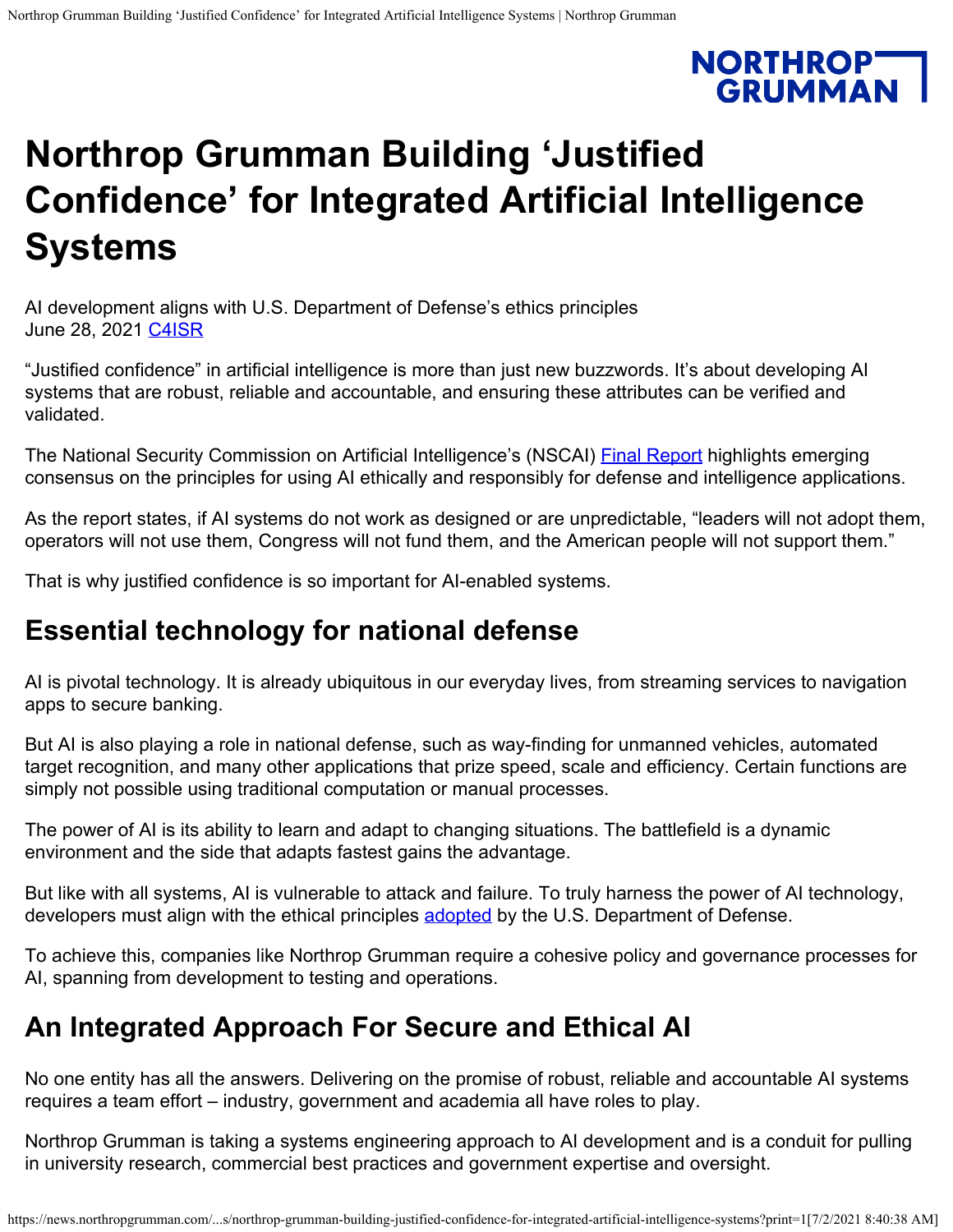One of our partners is a Silicon Valley startup, Credo AI. They are sharing their governance tools as we apply comprehensive, relevant ethical AI policies to guide in own our AI development. We are also working with universities like Carnegie Mellon to develop new secure and ethical AI best practices, in addition to collaborating with leading commercial companies to advance AI technology.

Another step the company is taking is to extend our DevSecOps process to automate and document best practices in the development, testing, deployment, and monitoring of AI software systems.

Critical to success is Northrop Grumman's AI workforce – because knowing how to develop AI technology is just one piece of the complex mosaic. Our AI engineers also understand the mission implications of the technology they develop to ensure operational effectiveness of AI systems in its intended mission space. That why we continue to invest in a mission-focused AI workforce through formal training, mentoring and apprenticeship programs.

To learn more about how Northrop Grumman is defining possible in AI, visit: <https://www.northropgrumman.com/cyber/artificial-intelligence-and-machine-learning/>



#### Securing an "Al-Ready" Future

Northrop Grumman is building justified confidence in our AI systems

#### **Aligning with the DoD's Five Ethical Principles of AI**

Northrop Grumman's secure DevSecOps practices and mission-focused employee training helps to ensure appropriate use of judgment and care in responsible AI development.

We strive for equitable algorithms and minimize the potential for unintended bias by leveraging a diverse engineering team and testing for data bias using commercial best practices, among other monitoring techniques.

We developed tools to provide an immutable log of data provenance, ensuring traceable, transparent, and auditable development processes.